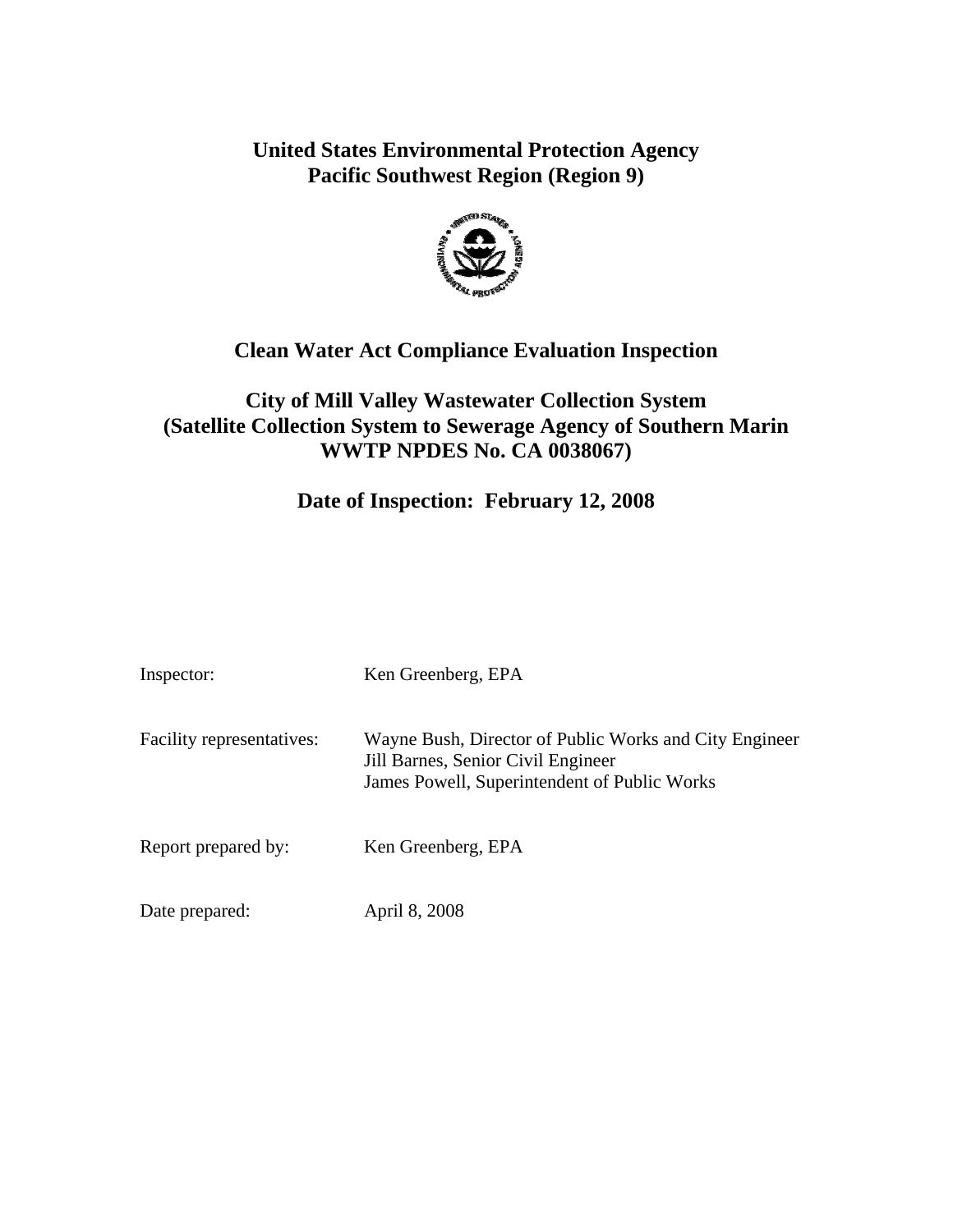### **Background**

On February 12, 2008, USEPA Region 9 inspected the City of Mill Valley (the "City") sanitary sewer system located in Mill Valley, California. The primary purpose of the inspection was to document the history of sewage spills, determine the adequacy of the City's spill response and prevention programs, evaluate sewer maintenance activities, and assess the accuracy and reliability of its spill reporting procedures. The City's representatives during the inspection were Wayne Bush, Director of Public Works and City Engineer; Jill Barnes, Senior Civil Engineer; and James Powell, Superintendent of Public Works. Ken Greenberg conducted the inspection for USEPA Region 9. The inspection consisted of interviews with the City representatives and review of documents provided by the City during and following the inspection.

The City owns and operates approximately 59 miles of gravity sewer pipe, 2 sewage pump stations and 0.5 miles of force main pipes. Sanitary sewage generated within the City flows to the Sewage Agency of Southern Marin (SASM) wastewater treatment plant. The City collection system serves a population of approximately 13,600. The combination of household and business connections amounts to about 7,140 equivalent dwelling units (EDUs). Discharges from the SASM wastewater treatment plant (WWTP) into Raccoon Strait (Central San Francisco Bay) are regulated under NPDES Permit No. CA0037711. Other sewage collection agencies discharging to the SASM WWTP are the Alto Sanitary District, Almonte Sanitary District, Homestead Valley Sanitary District, Richardson Bay Sanitary District and portions of the Tamalpais Community Services District (collectively referred to as the member agencies or the satellite systems). None of the member agencies, including the City of Mill Valley, are named as co-permittees under the SASM NPDES permit.

The SASM Wastewater Treatment Plant has an average dry-weather flow design capacity of 3.6 MGD and can provide blended treatment of up to 24.7 MGD peak wet weather flows. The current average dry weather flow to the SASM WWTP is about 2.5 MGD. In it's joint powers agreement, SASM allocated 49% of its average treatment capacity to the City of Mill Valley. The City does not measure flows from its collection system, so the actual flow from Mill Valley introduced to the SASM WWTP is not known.

### **Regulatory Requirements**

The City of Mill Valley collection system is subject to requirements imposed by the California Regional Water Quality Control Board, San Francisco Bay Region (RWQCB) in a series of orders issued in 2004 and 2005 pursuant to section 13267 of the Water Code. The City is also subject to requirements of the Statewide General Waste Discharge Requirements for Sanitary Sewer Systems, WQO No. 2006-0003 (the Statewide WDR) issued by the California State Water Resources Control Board in May 2006. Pursuant to the RWQCB 13267 letter, beginning in December 2004, Bay Area collection systems were required to report all sewage spills of 100 gallons or more to the RWQCB SSO database. The Regional Board also required submittal of annual reports listing the total number of spills regardless of volume. Beginning in May 2007, the Regional Board SSO database was shut down when the Bay Area collection systems started reporting spills to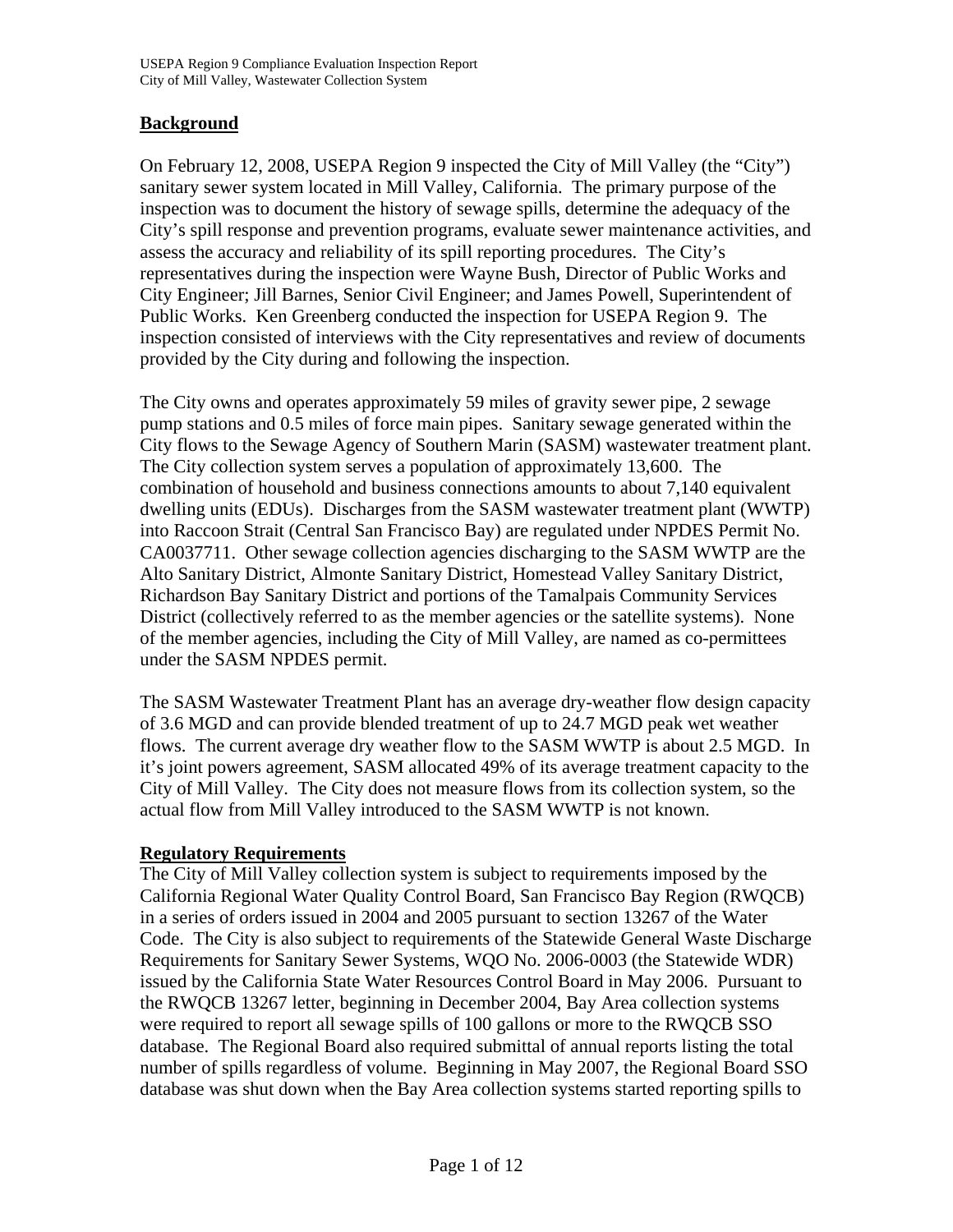the State Board database as required by the Statewide WDR. In addition to the spill reporting obligations, both the Regional Board and the Statewide WDR require systems to develop Sewer System Management Plans. The Regional Board's July 2005 Section 13267 order establishes earlier deadlines for submittal of Sewer System Management Plan (SSMP) components than the SSMP deadlines present in the Statewide WDR. As such, the City must comply with both the Section 13267 order and WQO No. 2006-003 requirements.

Spills and sanitary sewer overflows (SSOs) from the sewer system are prohibited by the Clean Water Act. Under section 301(a) of the Clean Water Act (CWA), it is unlawful for any person to discharge any pollutant from a point source into "waters of the United States" except in compliance with a NPDES permit. The City of Mill Valley does not have an NPDES permit that authorizes the discharge of sewage spills. Therefore, any sewage spill from the City's collection system that flows to "waters of the United States" constitutes a violation of the Clean Water Act. Additionally, spills and SSOs from the City's system are prohibited by the Statewide WDR. The City is an enrollee under the Statewide WDR.

Attached to this inspection report are the following documents:

• Attachment 1 – City of Mill Valley, Sewage Spills December 2004 to February 2008

### **Findings**

**Occurrence of Spills:** Based on a review of spill data on the Regional Board and State Board databases, as well as annual reports submitted by the City, it was determined that, between December 2004 and March 2008, the City of Mill Valley reported 113 sewage spills from its collection system with 25 of these spills reported as flowing to storm drains or surface waters. A listing of the reported spills is provided in Attachment 1.

The number of spills reported by Mill Valley increased each year with 6 spills in 2005; 24 spills in 2006; 68 spills in 2007 and 15 spills through March 6 in 2008. The City explained that the increasing spill numbers might be explained by more complete reporting of spills by City contractors that respond to spills after-hours. Nearly all of the Mill Valley spills are reported as being caused by sewer pipe blockages resulting from roots growing into cracks in the sewer pipes.

For the time period December 2004 through March 2008, the normalized spill rate for the City of Mill Valley is 58.9 spills/100 miles of sewer pipe/year. (Calculation based on 113 spills from 59 miles of pipe over 3.25 years.) This is a very high spill rate compared to a median spill rate in the San Francisco Bay Area of about 10 spills/100 miles/year. (Bay Area median based on State Board spill data for May 2007 through March 2008.)

EPA suspects that there are several factors contributing to the high spill rate in Mill Valley. The City has a fairly old sewer system. With more than 90% of the City's pipes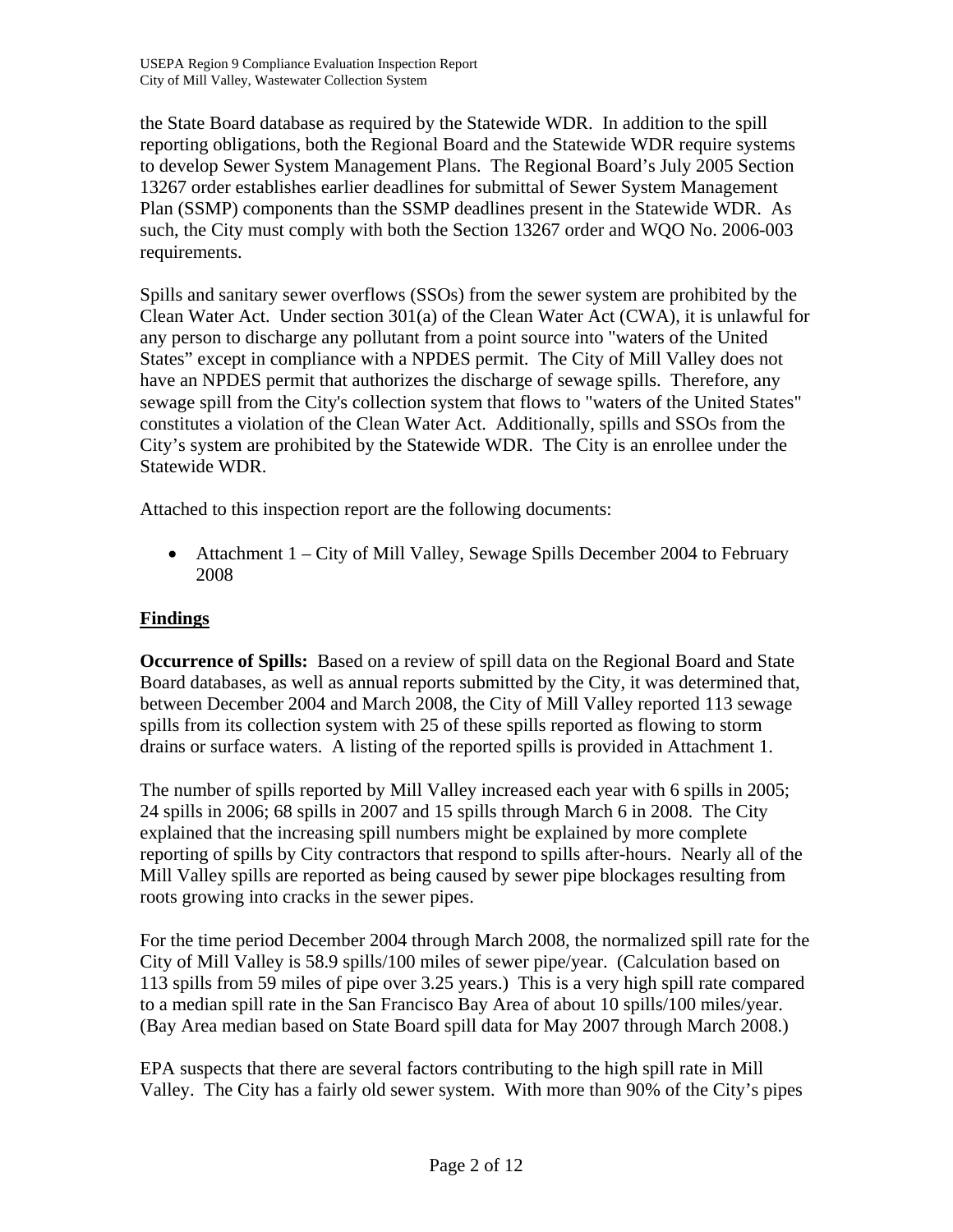being made of vitrified clay, these pipes have likely deteriorated over the years making the pipes more susceptible to blockage spills. The City does not have a complete inventory of pipe age, but they estimate that half of the pipes were installed before 1940 and the other half installed between 1940 and 1980. The City also has an unusually high percentage of small diameter sewer pipes. About 60% of the pipes are 6-inch clay pipes that are highly susceptible to blockage. Conditions are further exacerbated by the hilly terrain, shifting soils and dense vegetation, all of which create a difficult environment for aging sewer pipes. It is possible, however, to combat these difficult conditions in the short-term with an aggressive sewer-cleaning program and in the long-term with a program to rehabilitate and replace deteriorated sewer pipes.

**Staffing:** The City Sewer Division is staffed with 2 full-time maintenance workers and the Superintendent who splits his time 50/50 between sewers and other Public Works functions. City engineers also dedicate a portion of their time to the Sewer Division.

**Equipment:** The City's sewer maintenance equipment includes a 500-gallon hydrojet (for pressure cleaning sewers), a mechanical rodder (commonly used for clearing roots), a backhoe and a spill response trailer (trash pump, generator, sand bags, signs, etc.). The City must rely on Roto Rooter for other commonly used sewer maintenance equipment such as hand rodding equipment (used for clearing roots in easement pipes), large capacity hydrojetter and a vactor truck.

**Budget:** In 2004, the City increased its annual sewer fees to \$297 for the average household. Prior to the increase, fees had been stable at \$243/year since 1992. The rate increase was set to support an annual budget of about \$2.2 million. The annual budget is divided with about \$1.1 million going to support the City's share of SASM wastewater treatment costs, \$530,000 for capital improvements and \$600,000 for sewer maintenance and operating costs including salaries. Part of the reason for the fee increase was to provide funding for deferred capital improvements. Between 1993/94 and 2003/04, annual capital expenditures ranged from \$254,000 to \$1.1 million, with the average outlay trending downward to just over \$400,000 by 2003/04.

**Spill Response:** During normal working hours, spill response is normally handled by City maintenance workers. After-hours and weekend spill response is typically handled by Roto-Rooter, dispatched from Novato, California on contract with the City. The City may call in Roto-Rooter during normal working hours if the City needs additional assistance or if the City's spill response equipment is insufficient for the job. Citizen calls regarding spills normally come in to the City dispatcher who then contacts the Public Works Superintendent who then dispatches either City staff or the contractor to respond to the spill. The City Fire or Police Departments are also typically dispatched for spill response where they can secure the site and take preliminary measures to contain the spill. The close proximity and 24/7 availability of Fire and Police staff is a valuable asset for the City's spill response program.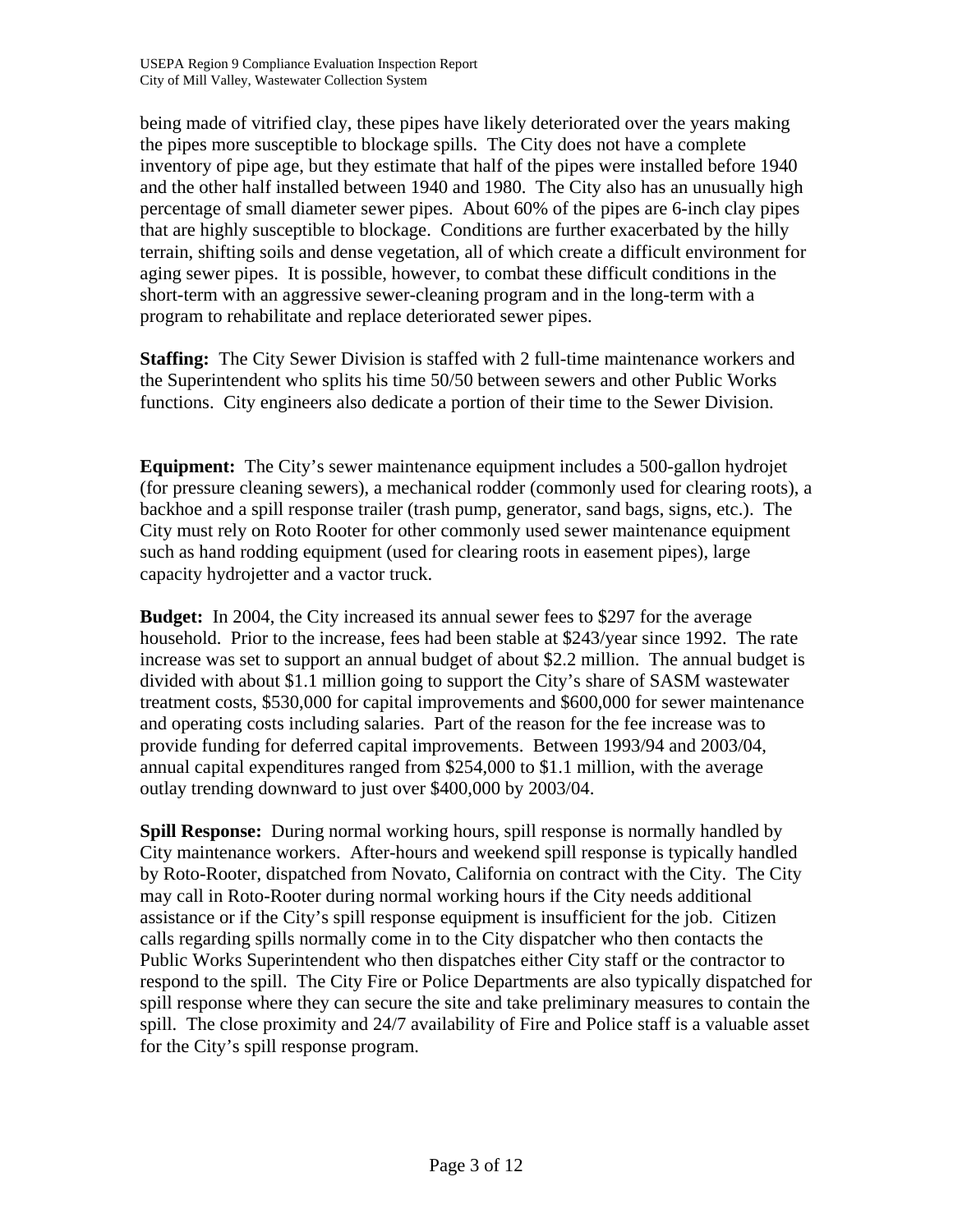The City has a written spill response plan that appears to adequately delineate response procedures and responsibilities. City staff and contractors are both instructed to follow the same procedures and use the same forms for documenting spill conditions. The field spill reports are then used by the City as the basis for filing required reports to the State regulatory agencies.

EPA recommends that the City strengthen the spill response procedures for estimating and documenting spill volume. The current plan includes only one method for calculating spill volume. EPA recommends that the plan include a variety of volume estimation procedures so response staff could choose from the method most suitable for the particular spill conditions. Spill response staff should also be required to document the method used to estimate spill volume. Finally, it is suggested that responders further document spill conditions by taking photographs and including sketches of the spill area and flow path.

**Sewer Cleaning:** The City approaches sewer cleaning in three ways: 1) scheduled cleaning, 2) cleaning in conjunction with street paving projects (see rehabilitation replacement section below), and 3) cleaning associated with spill response and other trouble calls.

City representatives were not able to provide the total length of sewer pipe cleaned annually. Paper records are kept on each maintenance/cleaning call-out; however, because these records are not entered in a computerized maintenance tracking system, the City could not readily provide statistics on its sewer cleaning activities. The City was, however, able to make an estimate of its type 1 sewer cleaning based on its regular schedule. Scheduled cleaning (type 1 above) is aimed at 19 hot spots covering 8,705 feet of sewer pipe (about 3% of the system). Counting repeat cleaning at these locations, the City schedules about 27,785 feet of sewer cleaning annually. Sewer cleaning in conjunction with annual street paving projects may account for an additional 1 mile of pipe cleaning annually (about 1.7 % of the system).

Taken together, it appears that the City is cleaning less than 10% of its sewer system annually. This is a low level of cleaning, especially given the high rate of blockage related spills. Blockage related spills could be reduced in the short-term with an aggressive and well-targeted sewer-cleaning program.

**Collection System Inspection and Condition Assessment:** The City's only effort to inspect sewer pipes is associated with its annual street paving projects. The City has a regular program of repaving about one mile of City streets annually. Prior to paving, the sewers beneath the targeted streets are cleaned and inspected with CCTV by a contractor. The City does not own CCTV equipment.

Because the CCTV locations are dictated by the street paving schedule, sewer inspections are likely not targeted to the parts of the sewer system in most need of inspection (i.e. high spill areas, oldest pipes, etc.). At the current rate, it will take the City decades to complete inspection of its sewers. It is recommended that the City launch a dedicated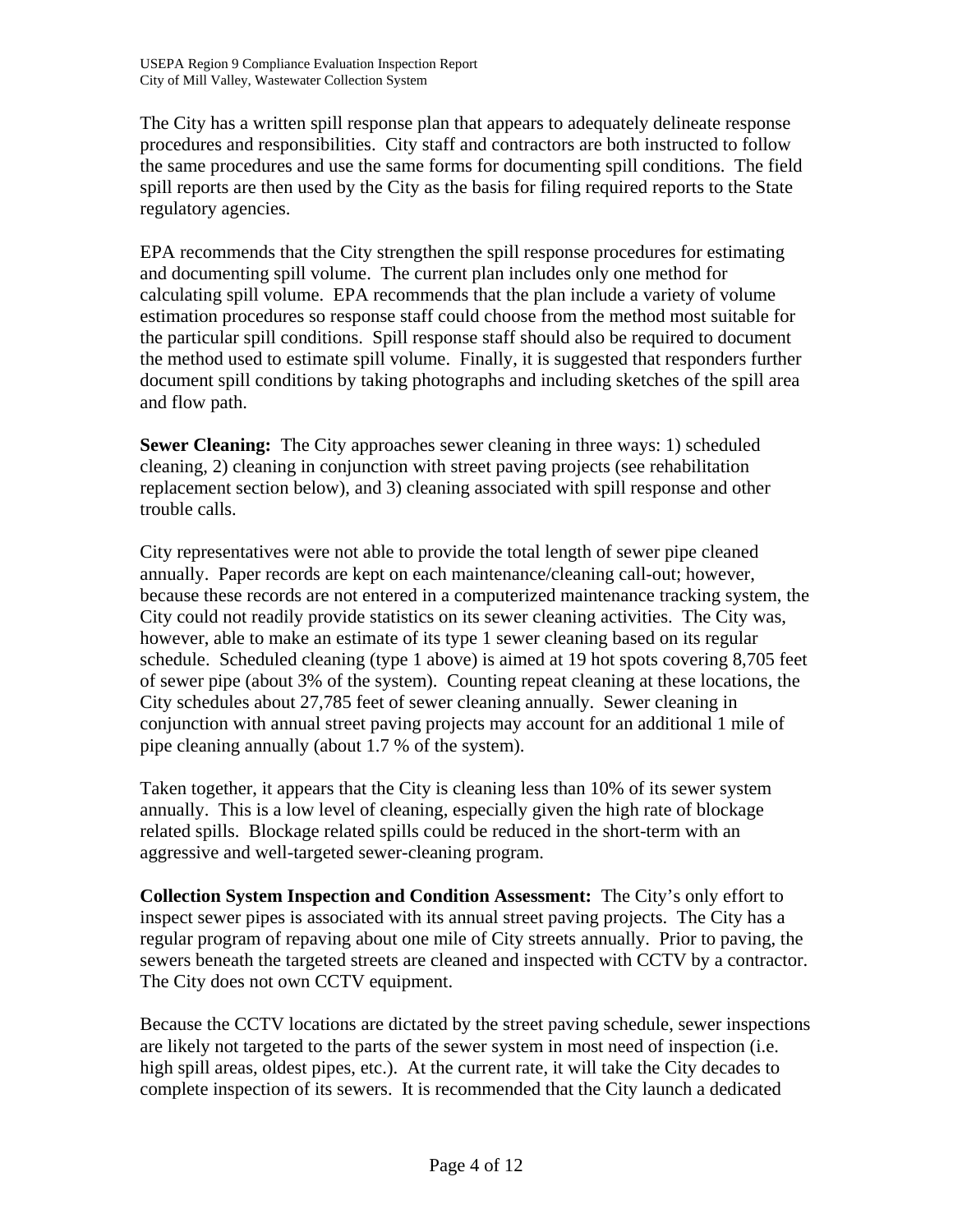sewer inspection program. A system of this size could easily be inspected under contract over the course of one or two years. Inspection contracts can also include a standardized condition assessment that would provide information for prioritizing sewer rehabilitation and replacement.

**Sewer Pipe Rehabilitation and Replacement:** The City provided a list of sewer rehabilitation and replacement projects dating back to 1991; however, they were not able to quantify the length of sewer pipe addressed in these projects. City representatives explained that most sewer rehabilitation and replacement during this time period was completed in conjunction with the City's street paving program. The City repaves approximately one mile of City streets annually. To minimize disruption, the City has confined its planned sewer pipe rehabilitation and replacement to the streets being repaved. Prior to paving, the sewer pipes are cleaned and inspected by CCTV. Defective pipes are repaired, rehabilitated or replaced prior to paving.

During the 2002 and 2003 sewer rehabilitation projects, the City identified 46% of the inspected sewers as needing rehabilitation or replacement. (Harris and Associates, May 12, 2004 memo: "Sanitary Sewer System Cost Analysis – 2004/2005 to 2008/2009" written in support of the City's proposed sewer rate increase.) Based on this defect rate, and the schedule for street paving, Harris and Associates estimated the need to rehabilitate or replace 10,542 ft. of sewer pipe between 2004/2005 and 2008/2009. Harris also projected the need to rehabilitate or replace an additional 6,200 ft. of known problem pipes and another 2300 ft. of pipe with possible infiltration problems. Taken together, this amounts to a plan to rehabilitate or replace 19,900 ft. of sewer over five years (0.75 miles/year or 1.3% of the system annually). As noted above, because the City was not able to quantify the actual amounts of historic sewer rehabilitation and replacement, the inspection did not determine if the City completed pipe renewal at the rate projected by Harris and Associates.

In an attempt to quantify historic sewer rehabilitation and replacement, an estimate can be based on the City's schedule for street paving and the pipe defect rate noted by Harris and Associates. From this, it can be reasonably assumed that historic sewer pipe rehabilitation and replacement was probably limited to between 0.5 and 1 mile per year. Based on post-inspection communications with the City, the 0.5 to 1 mile estimate is probably valid for the years since 1996. City staff, however, recalls that rehabilitation and replacement rates were closer to 2 miles/year between 1985 and 1996.

**Collection System and Treatment Plant Capacity:** During wet weather, infiltration and inflow (I/I) to the member agency collection systems can drive peak wet weather flows at the SASM WWTP up to 18 times the average dry weather flow of 2.5 MGD. During a heavy storm on January 25, 2008, SASM reported a peak flow of 44 MGD that exceeded the plant's treatment capacity and caused an overflow of the wet weather equalization pond. On February 3, 2008, SASM reported a peak flow of 29 MGD and on January 31, 2008, influent flows exceeded 18 MGD. It is not known how much these peak wet weather flows are attributable to the City of Mill Valley collection system because the City does not measure the flow from its collection system. (Richardson Bay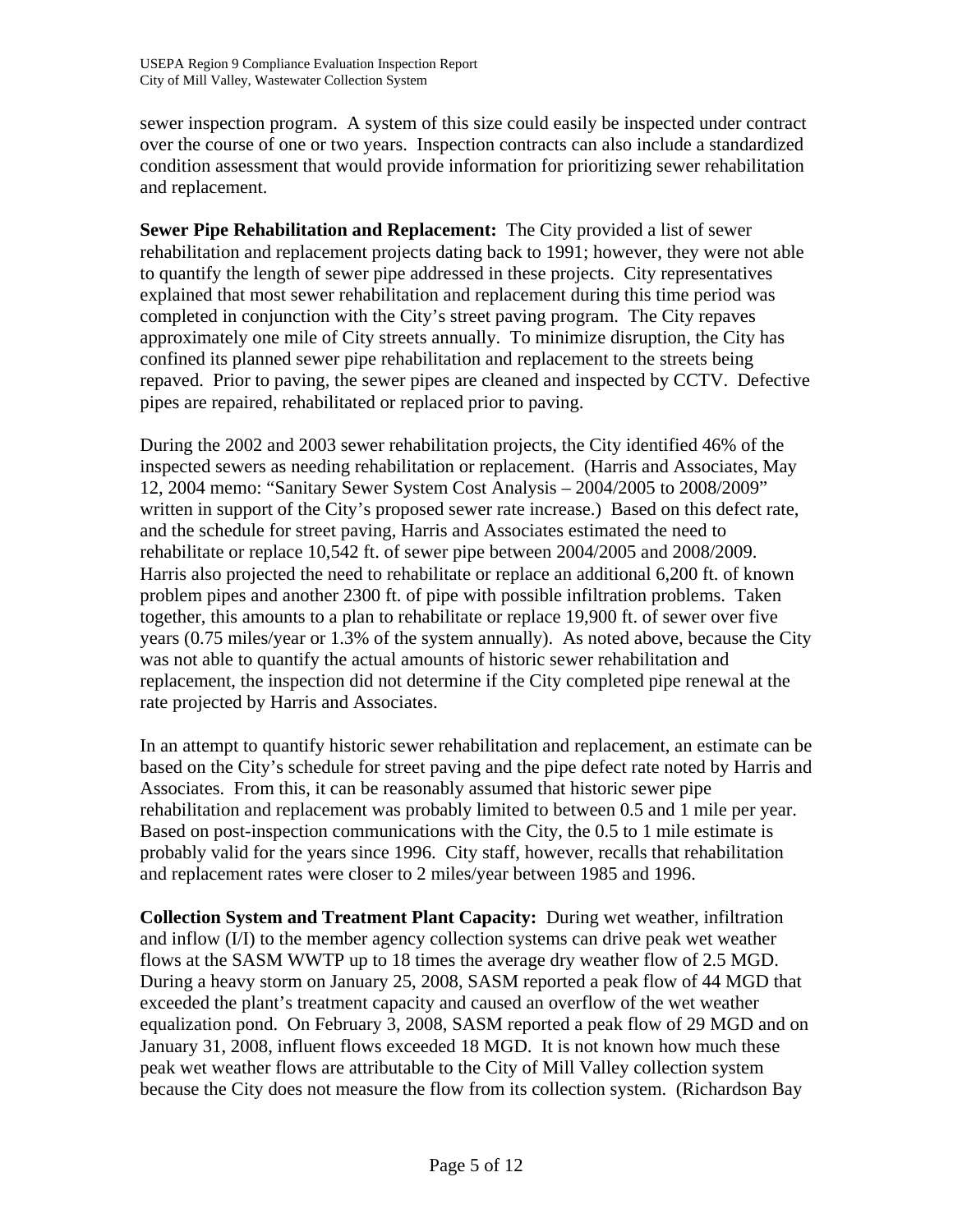Sanitation District is the only member agency that has flow meters installed on its collection system.) It can be reasonably assumed, however, that because of the age and deteriorated condition of its sewer pipes, the City of Mill Valley collection system experiences I/I which then impacts the SASM treatment plant during wet weather. (In the 2004 "City Engineer's Analysis of Proposed Sewer Service Charge Increase", the City's consultant, Harris and Associates concludes that City sewer pipes suffering from root intrusion should be assumed to be potential sources of I/I.)

The most recent comprehensive study of I/I in the City of Mill Valley was in 1983/1984 at which time the consulting firm Black and Veatch evaluated I/I throughout the SASM service area. The Black and Veatch I/I study was part of a larger effort at the time to develop a strategy for dealing with peak wet weather flows in the SASM service area. In the mid-1980's the State of California provided a grant to SASM for sewer rehabilitation, increased wastewater transport (relief sewers and pump station expansion) and expansion of the hydraulic capacity of the SASM treatment plant, including construction of an equalization basin. The sewer rehabilitation portion of the grant was intended to reduce I/I by 28%. This inspection did not evaluate the outcome of the 1980's I/I control work. Based on recent events, however, it appears that I/I remains a problem in the SASM service area. Given the current conditions, a new I/I evaluation is warranted.

City representatives stated that the Mill Valley collection system does not have capacity bottlenecks. A review of the City's spill reports indicates no spills attributed to wet weather conditions or I/I. This does not mean that the City sewers are not experiencing I/I. Because many of the City sewers are on steep slopes, it's quite possible that I/I is entering City sewers and flowing unimpeded down to the SASM interceptor and treatment plant.

SASM bills the member agencies based on the number of equivalent domicile units rather than actual measured flow. This common approach for billing member agencies is based on recovering the costs for treating average flows. Because SASM does not charge member agencies for peak wet weather flows, there is little incentive for the member agencies to control I/I.

**City Plans:** During the inspection, City representatives highlighted a number of actions they plan to pursue, including:

- The City plans to purchase a combination vactor/flusher truck to supplement its compliment of sewer maintenance equipment.
- The City intends to conduct a capacity assessment of the system as part of its obligation to complete the Sewer System Management Plan required by the statewide WDR.
- The City's 2004 sewer rate increase was adopted to cover operating and capital expenses for fiscal years 2004/05 through 2008/09 with the expectation that, at the end of the five-year period, the City would reevaluate capital improvement needs and consider the possibility of further rate increases.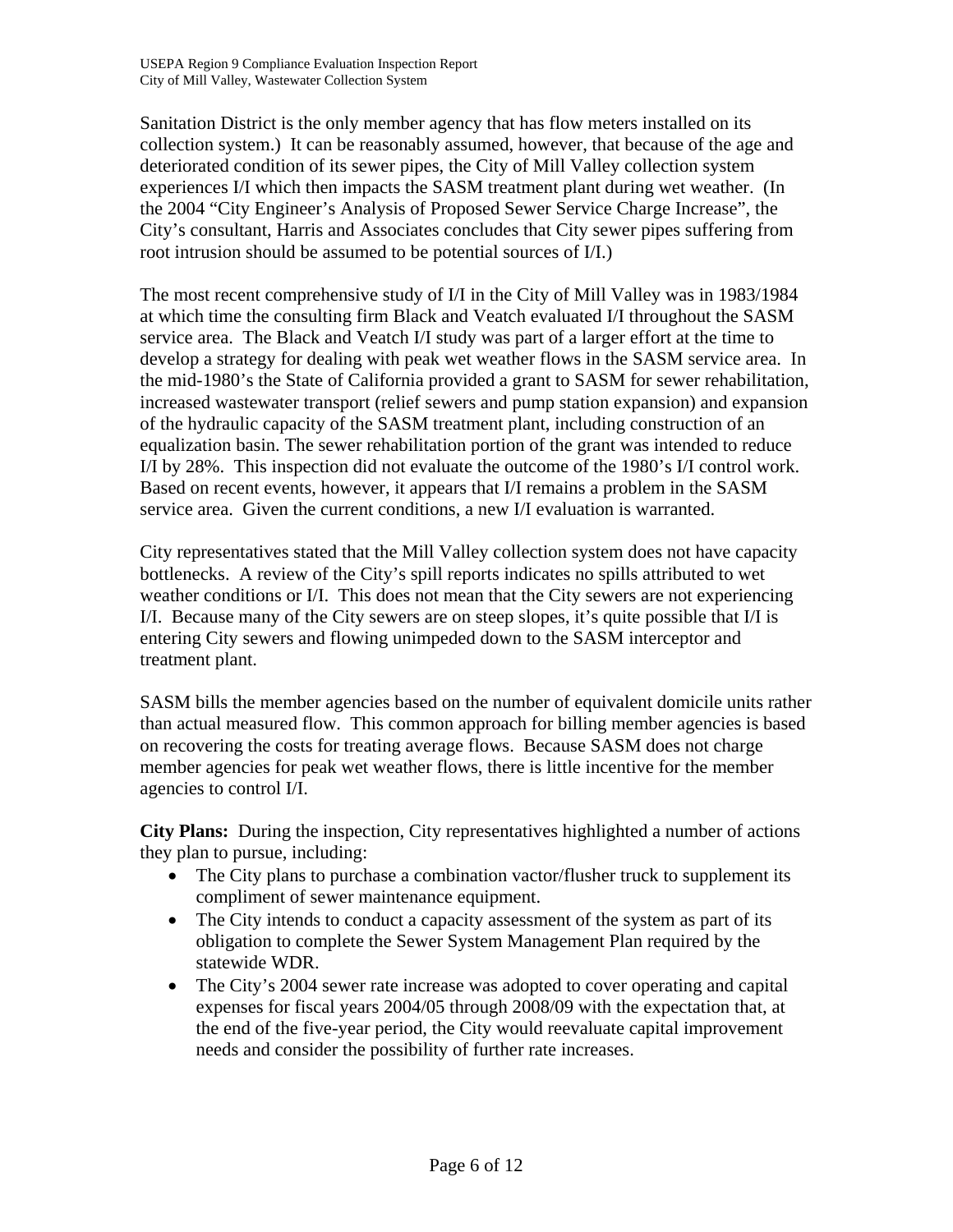#### **Summary**

- 1. Between December 2004 and March 2008, the City reported 113 sewage spills for a spill rate of 58.9 spills/100 miles of sewer pipe/year, a rate considerably higher than the median rate for the San Francisco Bay Area. Most spills in Mill Valley are caused by root blockages.
- 2. In 2004, the City increased its average household sewer fee to \$297/year.
- 3. The City has a minimal inventory of sewer maintenance equipment and relies on contractors that have access to a more complete array of equipment.
- 4. Sewer cleaning and spill response duties are split between City staff and on-call contractors.
- 5. The City maintains paper records of sewer cleaning, repairs, rehabilitation and replacement; however, because this information is not stored in a database, the City was not able to provide the inspector with quantities of pipe cleaning or rehabilitation and replacement projects. Similarly, the City maintains paper records of sewage spills, but does not link this information in a database or to a GIS map of the City sewers.
- 6. It appears that the City is cleaning less than 10% of its sewer pipes annually.
- 7. The City completes about one mile of sewer pipe CCTV inspection annually in conjunction with street paving projects.
- 8. Over the last decade, sewer pipe rehabilitation and replacement was mostly confined to streets scheduled for repaving. Historic sewer pipe rehabilitation and replacement ranged from 0.5 to 2 miles per year.
- 9. During winter storms, the SASM wastewater treatment plant is adversely impacted by extreme peak flows caused by infiltration and inflow to the member agency collection systems. Current I/I levels in the City of Mill Valley are not known although the age and deteriorated condition of the Mill Valley sewer system indicates the likelihood of significant infiltration.

### **Recommendations**

EPA recommends that the City of Mill Valley implement the following actions related to its wastewater collection system:

- 1. Take steps to reduce the number of spills through targeted sewer cleaning and rehabilitation and replacement of deteriorated pipes.
- 2. Utilize a maintenance management system (MMS) for scheduling and tracking sewer maintenance and replacement activities. Link sewage spill and sewer maintenance records with the MMS and GIS map.
- 3. Complete CCTV inspections of the entire sewer system and identify pipes in need of rehabilitation or replacement. Highest priority for inspection should be given to older pipes, 6-inch pipes and pipes with a history of blockage spills.
- 4. The City should complete an evaluation to quantify infiltration and inflow rates and identify areas of significant I/I.
- 5. Based on the findings of sewer pipe inspections and I/I assessment, the City should embark on a long-term program to renew its sewer infrastructure. Identify and eliminate illicit storm drain connections to the sanitary sewers. The City should consider a program to promote rehabilitation and replacement of private sewer laterals as needed to control infiltration.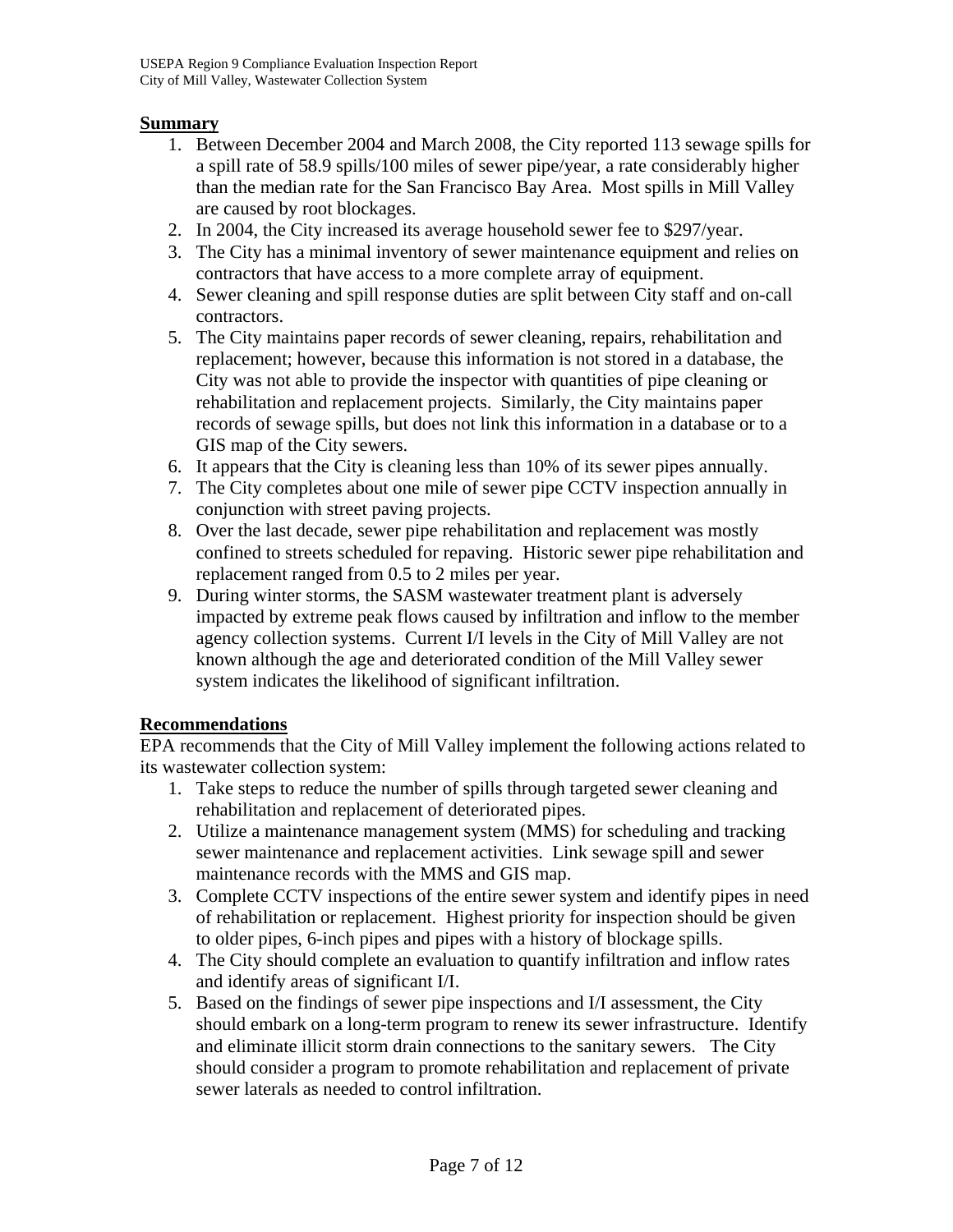- 6. Collaborate with SASM and the other SASM member agencies to assess the impact of peak wet weather flows on the SASM plant and identify a cost effective strategy for managing peak wet weather flows.
- 7. Explore opportunities to collaborate or consolidate with the other SASM member agencies on sewer system spill response, operations and maintenance.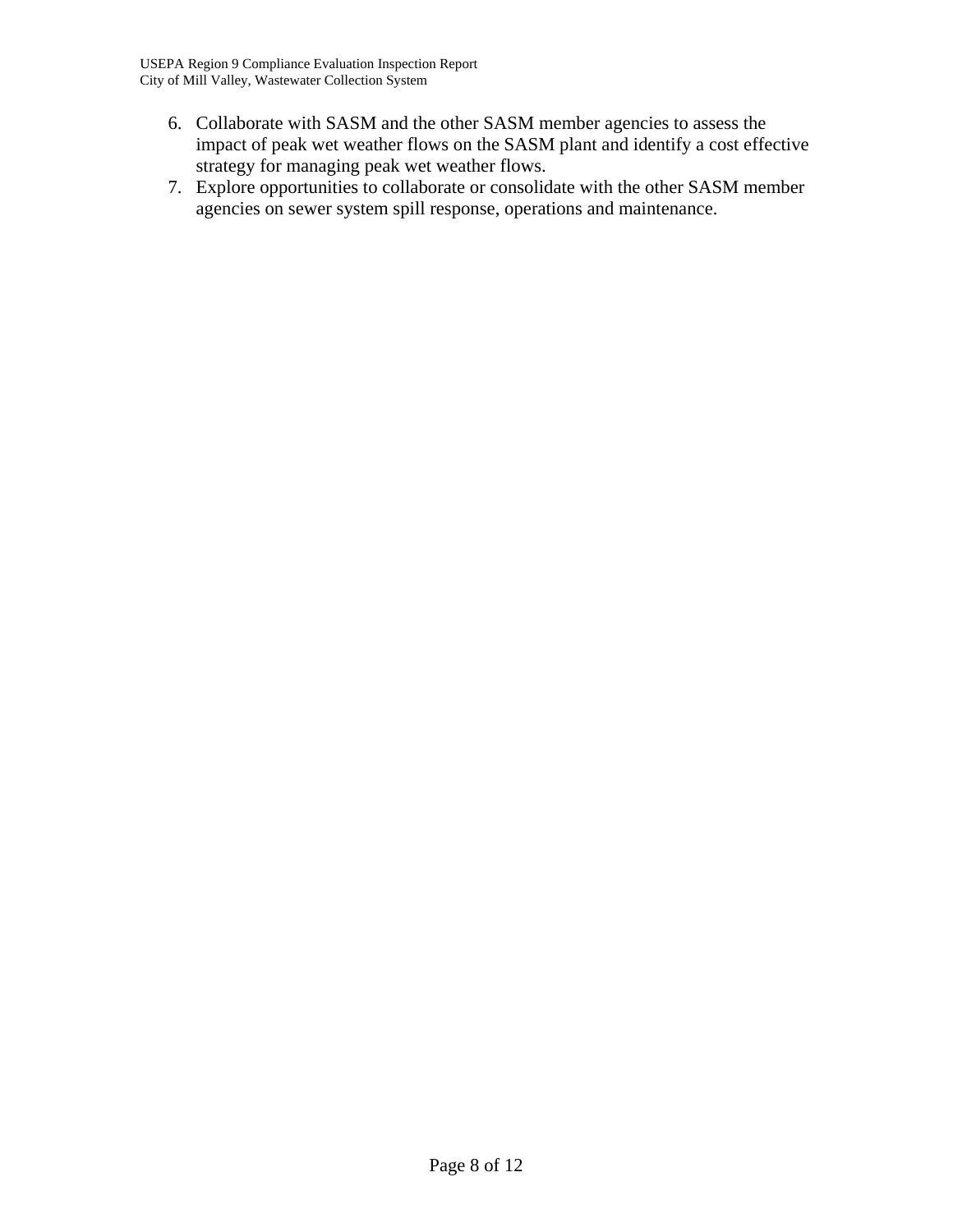## **ATTACHMENT 1**

## **Sanitary Sewer Overflows Reported by the City of Mill Valley**

| <b>Table 1:</b> Spills Reported to the Regional Board and State Board Online Databases |                                       |                                        |                                    |                                        |
|----------------------------------------------------------------------------------------|---------------------------------------|----------------------------------------|------------------------------------|----------------------------------------|
| <b>Spill Date</b>                                                                      | <b>Spill Location</b>                 | <b>Spill</b><br><b>Volume</b><br>(gal) | <b>Spill Destination</b>           | Record No.                             |
| 3/6/2008                                                                               | Marguerite Ave @<br>W. Blithedale Ave | 50                                     | Unpaved surface                    | SB SSO No. 714771                      |
| 3/3/2008                                                                               | 20 Vasco Dr                           | 750                                    | Unpaved surface                    | SB SSO No. 714440                      |
| 3/2/2008                                                                               | 10 Underhill Road                     | 450                                    | Unpaved surface                    | SB SSO No. 714426                      |
| 2/21/2008                                                                              | 3 Wainwright PI                       | 100                                    | <b>Unpaved surface</b>             | SB SSO No. 714429                      |
| 2/19/2008                                                                              | 280 Buena Vista Ave                   | 225                                    | Unpaved surface                    | SB SSO No. 713154                      |
| 2/8/2008                                                                               | 209 Molino Ave                        | 90                                     | Street/curb and gutter             | SB SSO No. 712677                      |
| 2/7/2008                                                                               | 775 Redwood Hwy                       | 65                                     | Other: Captured in storm<br>drain  | SB SSO No. 712598                      |
| 2/6/2008                                                                               | 77 Molino Avenue                      | 105                                    | Storm drain                        | SB SSO No. 712534                      |
| 1/25/2008                                                                              | 15 Elinor Ave                         | 30                                     | Street/curb and gutter             | SB SSO No. 711907                      |
| 1/22/2008                                                                              | 80 Cypress Ave                        | 80                                     | Unpaved surface                    | SB SSO No. 711519                      |
| 1/21/2008                                                                              | 10 Glen Drive                         | 20                                     | Street/curb and gutter             | SB SSO No. 711471                      |
| 1/11/2008                                                                              | 60 Monte Vista Ave                    | 30                                     | Unpaved surface                    | SB SSO No. 711234                      |
| 1/9/2008                                                                               | 315 Magee Ave                         | 45                                     | Unpaved surface                    | SB SSO No. 711227                      |
| 1/9/2008                                                                               | 343 Hazel Ave                         | 50                                     | Unpaved surface                    | SB SSO No. 711232                      |
| 1/1/2008                                                                               | 56-60 Monta Vista<br>Ave              | 100                                    | Unpaved surface                    | SB SSO No. 710689                      |
|                                                                                        |                                       |                                        |                                    | 15                                     |
|                                                                                        |                                       |                                        | 2008 spill count:                  |                                        |
| 12/31/2007                                                                             | 116 Rose Ave                          | 100                                    | Unpaved surface                    | SB SSO No. 710687                      |
| 12/30/2007                                                                             | 14 Glen Drive                         | 200                                    | Unpaved surface                    | SB SSO No. 710685                      |
| 12/28/2007                                                                             | Behind 12 Azalea Dr                   | 30                                     | Unpaved surface                    | SB SSO No. 710682                      |
| 12/25/2007                                                                             | 233-235 Eldridge<br>Ave               | 25                                     | Unpaved surface                    | SB SSO No. 710680                      |
| 12/12/2007                                                                             | 340 W. Blithedale<br>Ave              | 20                                     | <b>Unpaved surface</b>             | SB SSO No. 709328                      |
| 12/11/2007                                                                             | Bernard Street @<br>Lovell Ave        | 30                                     | Storm drain                        | SB SSO No. 709013                      |
| 12/9/2007                                                                              | 360 W. Blithedale<br>Ave              | 900                                    | Unpaved surface                    | SB SSO No. 709482                      |
| 12/5/2007                                                                              | 120 Shelley Drive                     | $10-10$                                | Street/curb and gutter             | SB SSO No. 708800                      |
| 11/28/2007                                                                             | 58 Florence Ave                       | 180                                    | Unpaved surface                    | SB SSO No. 708399                      |
| 11/28/2007                                                                             | 19 Sunrise Avenue                     | 1                                      | Street/curb and gutter             | SB SSO No. 708394                      |
| 11/28/2007                                                                             | 403 Vista Linda Dr                    | 100                                    | Unpaved surface                    | SB SSO No. 708395                      |
| 11/25/2007                                                                             | <b>Bernard Stairs</b>                 | 1000                                   | Unpaved surface                    | SB SSO No. 708248                      |
| 11/23/2007                                                                             | 26 Corte Madera<br>Ave                | 225                                    | Storm drain                        | SB SSO No. 708245                      |
| 11/22/2007                                                                             | 11 Sheridan Court                     | 5                                      | Street/curb and gutter             | SB SSO No. 708239                      |
| 11/21/2007<br>11/19/2007                                                               | 11 Sunrise Avenue<br>401 Summit Ave   | 10<br>50                               | Unpaved surface<br>Unpaved surface | SB SSO No. 708244<br>SB SSO No. 707961 |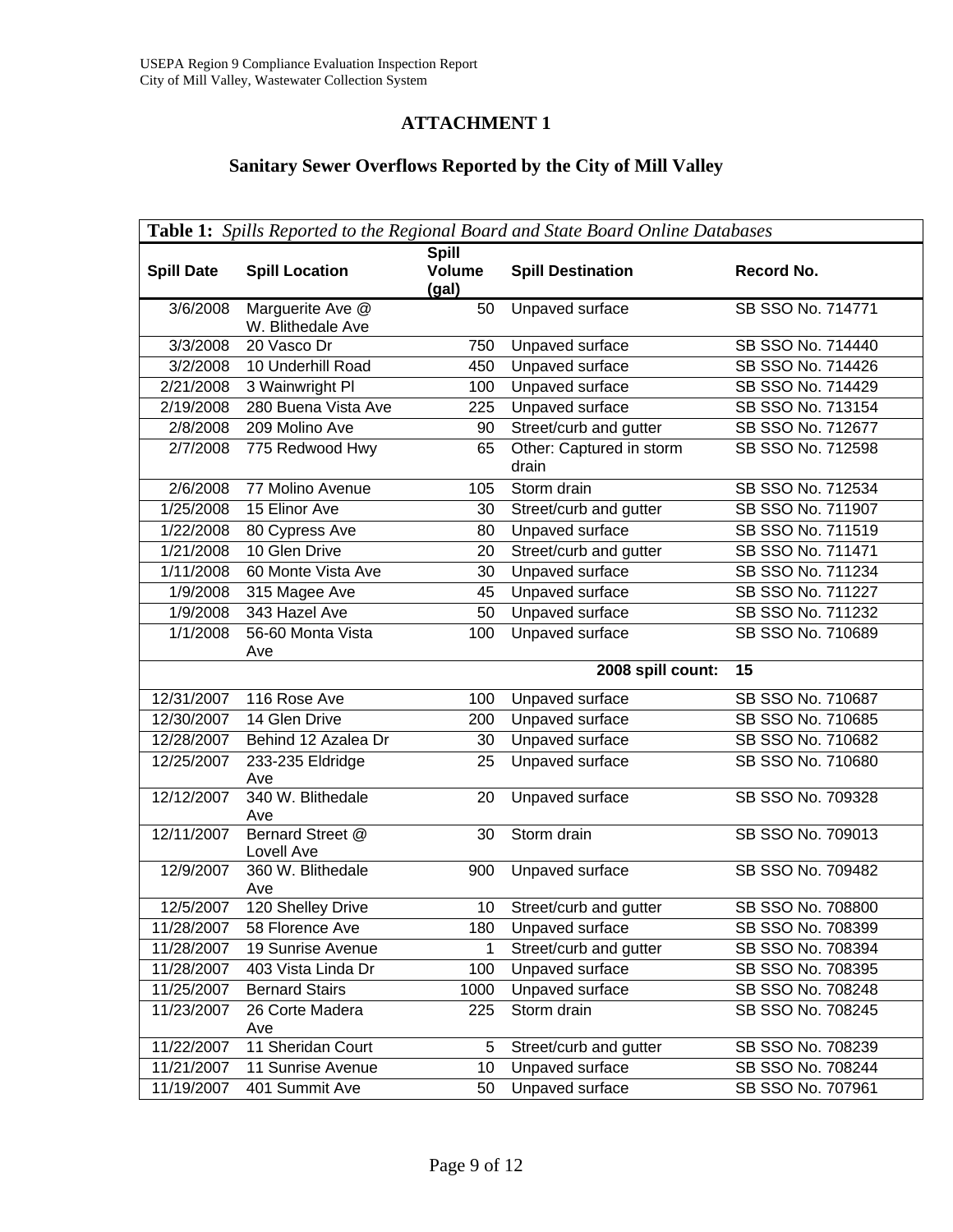| Table 1: Spills Reported to the Regional Board and State Board Online Databases |                                       |                                        |                          |                       |
|---------------------------------------------------------------------------------|---------------------------------------|----------------------------------------|--------------------------|-----------------------|
| <b>Spill Date</b>                                                               | <b>Spill Location</b>                 | <b>Spill</b><br><b>Volume</b><br>(gal) | <b>Spill Destination</b> | Record No.            |
| 11/18/2007                                                                      | 12 Oak Lane                           | 500                                    | Unpaved surface          | SB SSO No. 708234     |
| 11/16/2007                                                                      | 2 Shelley Drive                       | 25                                     | Storm drain              | SB SSO No. 707959     |
| 11/6/2007                                                                       | 2 Shelley Drive                       | 100                                    | Unpaved surface          | SB SSO No. 707472     |
| 11/5/2007                                                                       | 85 Shelley Drive                      | 25                                     | Unpaved surface          | SB SSO No. 707210     |
| 10/31/2007                                                                      | 389 Ethel Ave                         | 55                                     | <b>Unpaved surface</b>   | SB SSO No. 707183     |
| 10/26/2007                                                                      | 460 Summit Ave                        | 100                                    | Unpaved surface          | SB SSO No. 706695     |
| 9/28/2007                                                                       | Vista Linda Drive                     | 300                                    | Unpaved surface          | SB SSO No. 704429     |
| 9/27/2007                                                                       | Vista Linda Dr @<br>Sheridan Ct       | 30                                     | Street/curb and gutter   | SB SSO No. 658174     |
| 9/14/2007                                                                       | 125 Shelley Drive                     | 20                                     | Unpaved surface          | SB SSO No. 657579     |
| 9/5/2007                                                                        | 107 Wildomar St                       | 50                                     | Unpaved surface          | SB SSO No. 656840     |
| 9/4/2007                                                                        | 4 Marsh Drive                         | 25                                     | Street/curb and gutter   | SB SSO No. 656802     |
| 8/30/2007                                                                       | 67 Molino Ave                         | 5                                      | Unpaved surface          | SB SSO No. 656780     |
| 8/28/2007                                                                       | 52 Longfellow Rd                      | 10                                     | <b>Unpaved surface</b>   | SB SSO No. 656753     |
| 8/28/2007                                                                       | 108 Miller Ave                        | 15                                     | Street/curb and gutter   | SB SSO No. 656796     |
| 8/26/2007                                                                       | 21 Monte Vista Ave                    | 5                                      | Other: dirt channel      | SB SSO No. 656761     |
| 8/25/2007                                                                       | Molino Ave at<br>Cascade Dr           | 225                                    | Street/curb and gutter   | SB SSO No. 656758     |
| 8/25/2007                                                                       | 50 Shelley Dr                         | 50                                     | Unpaved surface          | SB SSO No. 656759     |
| 8/25/2007                                                                       | 117 Tamalpais                         | $\overline{2}$                         | <b>Unpaved surface</b>   | SB SSO No. 656757     |
|                                                                                 | Avenue                                |                                        |                          |                       |
| 8/24/2007                                                                       | 701 Miller Ave                        | 360                                    | Street/curb and gutter   | SB SSO No. 656754     |
| 8/20/2007                                                                       | E. Blithedale Ave                     | 300                                    | Unpaved surface          | SB SSO No. 656756     |
| 8/2/2007                                                                        | 225 Tamalpais Ave                     | 20                                     | Street/curb and gutter   | SB SSO No. 658055     |
| 7/31/2007                                                                       | 352 W. Blithedale<br>Ave              | 50                                     | Street/curb and gutter   | SB SSO No. 658059     |
| 7/21/2007                                                                       | 2 Overhill                            | 3000                                   | Surface water            | SB SSO No. 655722     |
| 7/6/2007                                                                        | <b>Ethel Avenue</b>                   | 100                                    | Other: Dirt channel      | SB SSO No. 653847     |
| 6/25/2007                                                                       | across from 403<br>Vista Linda Dr     | $\overline{2}$                         | Unpaved surface          | SB SSO No. 652811     |
| 6/20/2007                                                                       | 16 Vasco Drive                        | 5                                      | Unpaved surface          | SB SSO No. 652671     |
| 6/7/2007                                                                        | 151 Monte Vista                       | 30                                     | Unpaved surface          | SB SSO No. 651602     |
| 6/7/2007                                                                        | 18 Stanton Way                        | 4                                      | Unpaved surface          | SB SSO No. 651600     |
| 5/31/2007                                                                       | Lovell Ave @ Elma<br><b>Street</b>    | 25                                     | Storm drain              | SB SSO No. 651214     |
| 5/29/2007                                                                       | 66 Molino                             | 90                                     | Unpaved surface          | SB SSO No. 651215     |
| 5/23/2007                                                                       | 335 Molino Ave                        | 5                                      | Unpaved surface          | SB SSO No. 651471     |
| 5/7/2007                                                                        | 24 Longfellow Rd                      | 15                                     | Unpaved surface          | SB SSO No. 650446     |
| 4/30/2007                                                                       | 400 Vista Linda Dr                    | 200                                    | Yard/Land                | RB SSO Track No. 5186 |
| 4/30/2007                                                                       | 166 Shelley Dr                        | 20                                     | Yard/Land                | RB SSO Track No. 5184 |
| 4/28/2007                                                                       | Bernard Street @<br>Lovell Ave        | 195                                    | Street/curb and gutter   | SB SSO No. 652594     |
| 4/28/2007                                                                       | 35 Bernard &<br><b>Bayview Stairs</b> | 195                                    | Street/curb and gutter   | RB SSO Track No. 5182 |
| 4/28/2007                                                                       | 333 Summit Avenue                     | 180                                    | Street/curb and gutter   | RB SSO Track No. 5180 |
| 4/27/2007                                                                       | 409 Summit Avenue                     | 150                                    | Street/curb and gutter   | RB SSO Track No. 5178 |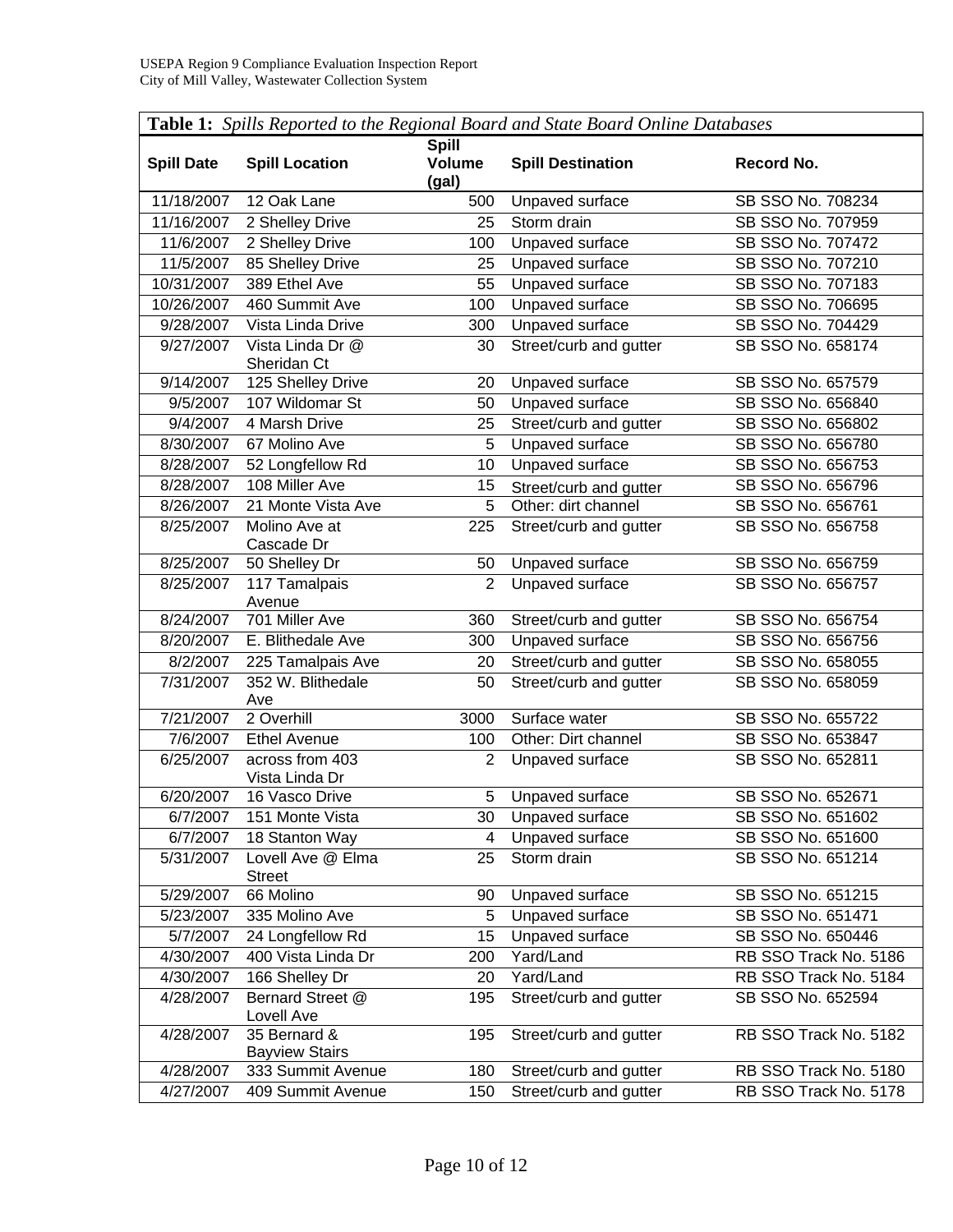| <b>Lavic 1.</b> Spills Reported to the Regional Doura and state Doura Ontihe Databases |                                      |                                        |                                 |                       |
|----------------------------------------------------------------------------------------|--------------------------------------|----------------------------------------|---------------------------------|-----------------------|
| <b>Spill Date</b>                                                                      | <b>Spill Location</b>                | <b>Spill</b><br><b>Volume</b><br>(gal) | <b>Spill Destination</b>        | Record No.            |
| 4/25/2007                                                                              | 427 Summit Ave                       | 50                                     | Ground Water Impacted           | RB SSO Track No. 5143 |
| 4/19/2007                                                                              | 14 Eton Way                          | 40                                     | Storm Drain                     | RB SSO Track No. 5084 |
| 4/12/2007                                                                              | 11 Locust Ave                        | 20                                     | <b>Storm Drain</b>              | RB SSO Track No. 5080 |
| 4/12/2007                                                                              | 583 Throckmorton                     | 20                                     | Street/curb and gutter          | RB SSO Track No. 5078 |
| 4/9/2007                                                                               | 371 Cascade Drive                    | 300                                    | Surface Water Impact            | RB SSO Track No. 5076 |
| 3/3/2007                                                                               | 424 W. Blithedale<br>Ave.            | 120                                    | Street/curb and gutter          | RB SSO Track No. 4862 |
| 2/22/2007                                                                              | 18 Buena Vista                       | 50                                     | Storm Drain                     | RB SSO Track No. 4795 |
| 2/12/2007                                                                              | 57 Longfellow                        | 550                                    | Yard/Land                       | RB SSO Track No. 4747 |
| 2/12/2007                                                                              | 77 Cascade Dr                        | 30                                     | Street/curb and gutter          | RB SSO Track No. 4741 |
| 1/10/2007                                                                              | <b>Bernard Ave Stairs</b>            | 35                                     | Street/curb and gutter          | RB SSO Track No. 4495 |
|                                                                                        | cross street -<br><b>Bayview</b>     |                                        |                                 |                       |
| 1/6/2007                                                                               | 12 Montford Ave                      | 300                                    | Storm Drain                     | RB SSO Track No. 4463 |
| 1/5/2007                                                                               | Summit Ave @<br><b>Tamalpais Ave</b> | 375                                    | <b>Street/Curb &amp; Gutter</b> | RB SSO Track No. 4461 |
| 1/4/2007                                                                               | 31 Millside Lane                     | 65                                     | Storm Drain                     | RB SSO Track No. 4456 |
| 1/4/2007                                                                               | 410 Summit                           | 75                                     | Storm Drain                     | RB SSO Track No. 4452 |
|                                                                                        |                                      |                                        | 2007 spill count:               | 68                    |
| 12/20/2006                                                                             | 389 Ethel Ave                        | 30                                     | Storm Drain                     | RB SSO Track No. 4374 |
| 12/12/2006                                                                             | Manor Dr @                           | 80                                     | Storm Drain                     | RB SSO Track No. 4297 |
|                                                                                        | Alvarado                             |                                        |                                 |                       |
| 11/20/2006                                                                             | 120 Shelley Drive                    | 10                                     | Yard/Land                       | RB SSO Track No. 4139 |
| 11/14/2006                                                                             | 67 Molino Avenue                     | 200                                    | Yard/Land                       | RB SSO Track No. 4115 |
| 11/13/2006                                                                             | 524 Miller Avenue                    | 450                                    | Storm Drain                     | RB SSO Track No. 4110 |
| 10/21/2006                                                                             | 49 Cascade Drive                     | 360                                    | Street/Curb & Gutter            | RB SSO Track No. 4019 |
|                                                                                        |                                      |                                        |                                 |                       |
| 10/17/2006                                                                             | 21 Monte Vista                       | 200                                    | Storm Drain                     | RB SSO Track No. 4000 |
| 10/17/2006                                                                             | 5 Monte Vista                        | 420                                    | Storm Drain                     | RB SSO Track No. 4002 |
| 10/17/2006                                                                             | 352 W. Blithedale                    | 80                                     | Storm Drain                     | RB SSO Track No. 4004 |
| 10/5/2006                                                                              | 10 Dorset Lane                       | 110                                    | Street/Curb & Gutter            | RB SSO Track No. 3968 |
| 9/25/2006                                                                              | 106 Miller Avenue                    | 35                                     | Street/Curb & Gutter            | RB SSO Track No. 3919 |
| 9/16/2006                                                                              | 86 Molino Avenue                     | 675                                    | Street/Curb & Gutter            | RB SSO Track No. 3892 |
| 9/15/2006                                                                              | 21 Monte Vista                       | 350                                    | Storm Drain                     | RB SSO Track No. 3884 |
| 9/4/2006                                                                               | 14 Glen Drive                        | 30                                     | <b>Storm Drain</b>              | RB SSO Track No. 3831 |
| 8/14/2006                                                                              | 80 Cypress Ave                       | 120                                    | Street/Curb & Gutter            | RB SSO Track No. 3751 |
| 8/6/2006                                                                               | 115 Marion Avenue                    | 180                                    | Street/Curb & Gutter            | RB SSO Track No. 3749 |
| 6/29/2006                                                                              | 30 Shelley Drive                     | 720                                    | Yard/Land                       | RB SSO Track No. 3614 |
| 6/29/2006                                                                              | 30 Shelley Drive                     | 6000                                   | Yard/Land                       | RB SSO Track No. 3619 |
| 6/17/2006                                                                              | Cascade Way &<br>Dipsea Stairs       | 60                                     | Street/Curb & Gutter            | RB SSO Track No. 3541 |
| 4/25/2006                                                                              | 52 Longfellow Drive                  | 90                                     | Yard/Land                       | RB SSO Track No. 3543 |
| 4/25/2006                                                                              | 362 Edgewood Ave                     | 120                                    | Yard/Land                       | RB SSO Track No. 3545 |

⅂